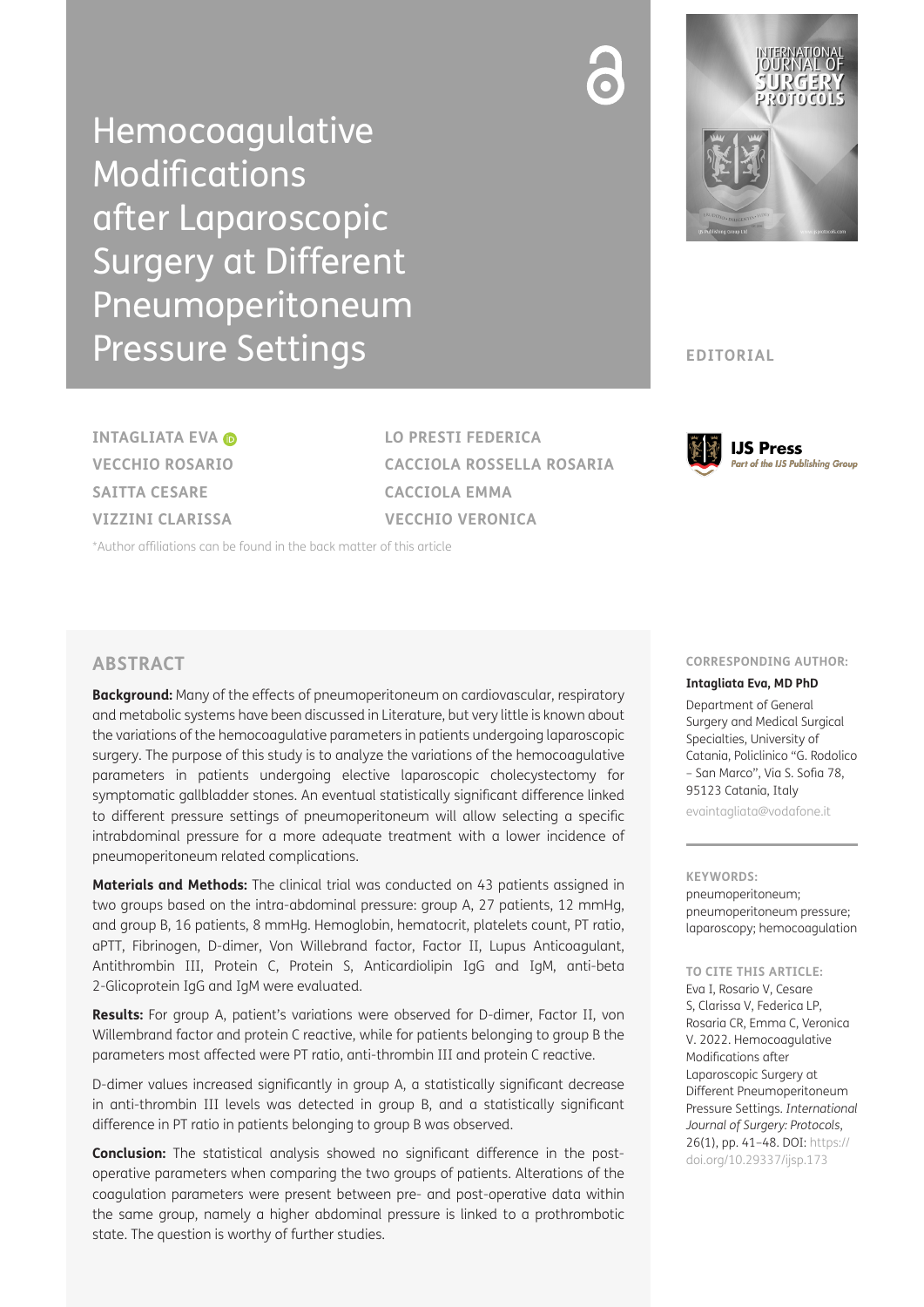### **Highlights**

- Variations of the hemocoagulative parameters in patients undergoing laparoscopy are still a matter of study;
- Pneumoperitoneum seems to cause alterations in the hemocoagulative parameters, which could be influenced by the pneumoperitoneum pressure;
- An eventual statistically significant difference linked to different pressure settings of pneumoperitoneum will allow selecting a specific intrabdominal pressure for a more adequate surgical treatment with a lower incidence of pneumoperitoneum related complications.

# **1. INTRODUCTION**

A fundamental step of the laparoscopic surgery is the insufflation of dioxide carbon inside the peritoneal cavity to distend the abdominal wall in order to create enough space for surgeons' maneuver.

Many of the effects of pneumoperitoneum on cardiovascular, respiratory and metabolic systems have been discussed in Literature.

The purpose of this study is to analyze the hemocoagulative parameters variations in patients undergoing laparoscopic cholecystectomy for symptomatic gallbladder stones, in order to highlight the presence or absence of a statistically significant advantage linked to different pressure settings of pneumoperitoneum. If such a correlation will be present, it would give the possibility to select a specific intrabdominal pressure, in order to offer a more adequate treatment with a lower incidence of pneumoperitoneum related complications.

# **2. MATERIALS AND METHODS**

The clinical trial was conducted between July 2019 and February 2020, after approval of the ethics committee of the Policlinico University Hospital of Catania, Italy.

43 patients have undergone elective laparoscopic surgery for symptomatic gallbladder stones. 22 of them have been selected retrospectively. The patients were randomized and assigned into two different groups based on the intra-abdominal pressure, specifically group A, where the laparoscopic cholecystectomy procedures were performed at an intra-abdominal pressure of 12 mmHg, and group B where the laparoscopic cholecystectomy procedures were performed at an intraabdominal pressure of 8 mmHg.

Exclusion criteria were: active immunodeficiency, chronic use of systemic corticosteroids, uncompensated diabetes mellitus, comorbidities with life expectancy less than 30 days, significant anemia, pathologies of the coagulation spectrum, presence of ascites, patients with chronic pain syndrome, need of chronic pain relief

treatment, severe comorbidities (atrial fibrillation, pulmonary hypertension).

Parameters related to blood coagulation, obtained from a venous blood sample taken before anesthesiologic procedures and on the first post-operative day, were: hemoglobin (HB), hematocrit (HCT), platelets count, PT ratio, aPTT, Fibrinogen, D-dimer, Von Willebrand factor (vWF), Factor II, Lupus Anticoagulant (LAC), Antithrombin III (ATIII), Protein C (PC), Protein S (PS), Anticardiolipin (ACA) IgG and IgM, anti-beta 2-Glicoprotein IgG and IgM.

The same surgical team of our Department of Laparoscopic Surgery operated all patients. The surgical technique used was the same in all cases. All patients were treated with the same antibiotic prophylaxis, namely 3rd generation cephalosporin.

The team of anesthesiologists used the same anesthesiologic procedure for all patients, and the standard used to induce anesthesia was opioid-free total intravenous anesthesia. Muscle relaxation was induced by Rocuronium. At the end of the operation, the analgesic protocol was the same for all patients, namely paracetamol 1000 mg 3 times a day.

The data were analyzed using the IBM SPSSpackage software. Different statistical tests were used depending on the distribution of the variable considered, distinguishing between normal and not normal. The normality of data distributions was checked with the Kolmorov-Smirnov test.

The descriptive part of the analysis was carried out by computing absolute frequencies and percentages for the qualitative variables. For the quantitative analysis, mean and standard deviation were computed if the variable under consideration was normally distributed, while median and interquartile range (IQR) were used for variables not normally distributed.

For the comparison between the pre- and postsurgery distributions of the values of the parameters, the t-Student paired-test was used for normally distributed data, while the Wilcoxon signed-rank test was used for non-normal data.

For the comparison between the two groups, the X2 test with Yates correction or the exact Fisher test were adopted for qualitative variables.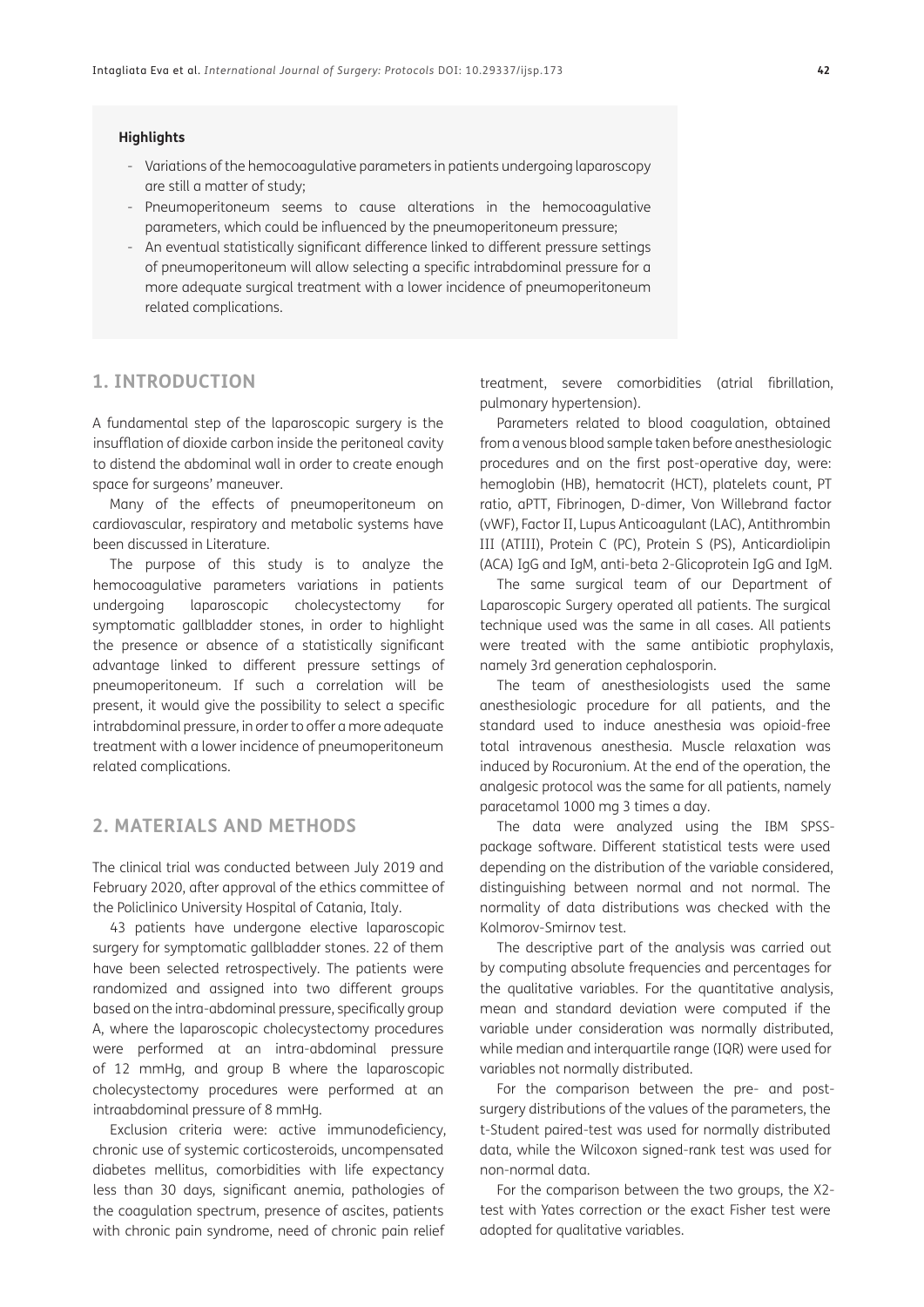For quantitative variables instead, the t-Student test for unpaired data and the U-test of Mann-Whitney were used respectively depending on whether the variable followed or not a normal distribution. Differences leading to a p-value  $\leq 0.05$  were considered significant.

# **3. RESULTS**

A total of 43 patients were divided into group A and group B, consisting respectively of 27 and 16 patients each. 26 patients (60.5%) were female and 17 (39.5%) were male. The patients' age ranged between 15 and 85 years, with an average age of 51 years. The average operating time was 96 minutes.

The pre-operative values of the parameters considered, had similar distributions for patients belonging to the two groups A and B, with the exception of ATIII whose compatibility was marginal ( $p = 0.019$ ), thus demonstrating the absence of bias. Therefore, the two groups were homogeneous.

Data from the two groups of patients were first analyzed separately, searching for variations between the pre- and post-operation data within each group.

[Tables 1](#page-2-0) and [2](#page-3-0) summarize the pre- and postoperative data of the two groups, and [Table 3](#page-3-1) reports the comparison between the two groups in the postoperative period.

In group A, post-operative variations were observed for D-dimer, Factor II, vWF and PCR, while for patients belonging to group B the most affected parameters were PT ratio, ATIII and PCR.

D-dimer values increased significantly in group A ( $p \leq 0.05$ ), probably as an expression of fibrinolytic process increase. In spite of this evidence, no episodes of deep vein thrombosis or pulmonary embolism were recorded. In group B, there was a modest increase of the D-dimer without reaching the statistical significance observed in group A, probably because a lower pneumoperitoneum pressure had a lower effect on the coagulation parameters [\[1](#page-6-1)]. A statistically significant decrease in ATIII levels was detected in group B ( $p \le$ 0.05). It was interesting to observe that in the examined cases, we recorded a statistically significant difference in PT ratio in patients belonging to group B ( $p \le 0.05$ ). While D-dimer increase is an expression of a thrombotic state, the increase in PT could be interpreted as a prohemorragic state.

Finally, the statistical analysis of our post-operative data showed no statistically significant difference in the parameters considered when comparing the two groups of patients. However, laparoscopy induced significant alterations of the most relevant coagulation parameters, when a comparison was made between the pre- and post-operative data within the same group.

<span id="page-2-0"></span>

|                  | <b>PRE-SURGERY</b> |             |                 | <b>POST-SURGERY</b> |             |               | P         |
|------------------|--------------------|-------------|-----------------|---------------------|-------------|---------------|-----------|
|                  | N.                 | MEAN/MEDIAN | $\sigma$ /IQR   | N.                  | MEAN/MEDIAN | $\sigma$ /IQR |           |
| <b>HB</b>        | 27                 | 12,8        | 2,2             | 27                  | 11,8        | 1,7           | 0,005     |
| <b>HTC</b>       | 27                 | 37,1        | 6,3             | 27                  | 34,2        | 33,6-38,40    | <b>NS</b> |
| PLATELETS        | 27                 | 247,2       | 80,9            | 27                  | 246,3       | 79,6          | <b>NS</b> |
| PT ratio         | 27                 | 1,2         | 1,100-1,300     | 27                  | 1,2         | $1,1-1,3$     | <b>NS</b> |
| <b>APTT</b>      | 27                 | 29          | $26 - 33$       | 26                  | 29,5        | $26,5 - 31$   | <b>NS</b> |
| FIBRINOGEN       | 27                 | 317,3       | 78,5            | 25                  | 309         | 261-352       | <b>NS</b> |
| D-DIMER          | 24                 | 168         | 91,5-248,75     | 23                  | 330         | 236-730       | 0,004     |
| <b>FACTOR II</b> | 12                 | 120         | 47              | 10                  | 86,2        | 14,1          | 0,046     |
| <b>vWF</b>       | 12                 | 163,4       | 44,8            | 9                   | 204,3       | 117,9-213,35  | 0,021     |
| ATIII            | 25                 | 90,6        | 15              | 22                  | 86,4        | 12,9          | <b>NS</b> |
| PC               | 24                 | 95,8        | 20,5            | 22                  | 90,1        | 21,3          | <b>NS</b> |
| PS               | 24                 | 62,9        | 29,2            | 22                  | 68,5        | 19,9          | <b>NS</b> |
| <b>LAC</b>       | 24                 | 1,2         | 0,2             | 21                  | 1,2         | 0,2           | <b>NS</b> |
| ACA IgG          | 21                 | 0,4         | $0 - 0.85$      | 19                  | 0, 5        | $0 - 1$       | <b>NS</b> |
| ACA IgM          | 20                 | 2,3         | $0,675 - 4,125$ | 19                  | 2,5         | $0,7-4,4$     | <b>NS</b> |
| ANTI 2 IgG       | 21                 | 0, 5        | $0 - 1,600$     | 18                  | 0,3         | $0 - 0.97$    | <b>NS</b> |
| ANTI 2IgM        | 20                 | 1,1         | $0,225 - 2,400$ | 18                  | 1,6         | $0,37-3,2$    | <b>NS</b> |
| PCR              | 13                 | 4,5         | 2,400-11,755    | 23                  | 15,7        | 10,87-32,5    | 0,012     |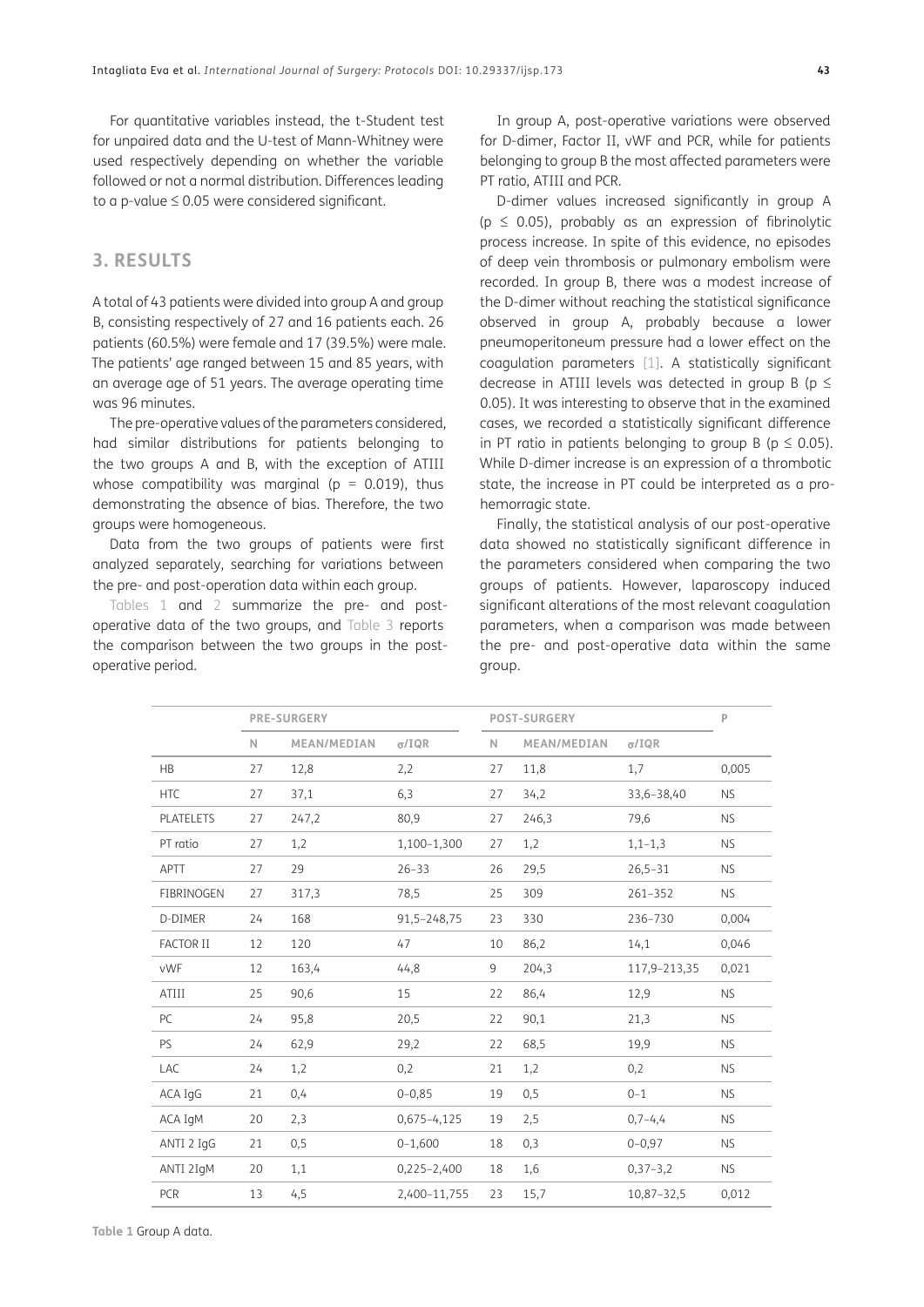|                  | <b>PRE-SURGERY</b> |                |                 | <b>POST-SURGERY</b> |             |               | $\mathsf{P}$ |
|------------------|--------------------|----------------|-----------------|---------------------|-------------|---------------|--------------|
|                  | $\mathbb N$        | MEAN/MEDIAN    | $\sigma$ /IQR   | $\mathbb N$         | MEAN/MEDIAN | $\sigma$ /IQR |              |
| <b>HB</b>        | 16                 | 12,6           | 1,7             | 16                  | 11,4        | 1,4           | 0,001        |
| <b>HTC</b>       | 16                 | 38,1           | 4,9             | 16                  | 35,2        | 3,9           | 0,001        |
| <b>PLATELETS</b> | 16                 | 260,5          | 233,5-340,5     | 16                  | 268         | 192,25-318,75 | <b>NS</b>    |
| PT ratio         | 16                 | 1,1            | $1,07-1,14$     | 16                  | 1,2         | 0,1           | 0,023        |
| <b>APTT</b>      | 16                 | 32,5           | $26,75 - 34$    | 16                  | 29,5        | $28 - 32$     | <b>NS</b>    |
| FIBRINOGEN       | 16                 | 325,9          | 104,7           | 16                  | 341,6       | 109,1         | <b>NS</b>    |
| D-DIMER          | 12                 | 213            | 157-747         | 13                  | 419,2       | 201,9         | <b>NS</b>    |
| <b>FACTOR II</b> | 6                  | 91,7           | 18              | 8                   | 87,2        | 13,9          | <b>NS</b>    |
| <b>vWF</b>       | 6                  | 171,8          | 51              | 8                   | 183,5       | 48,7          | <b>NS</b>    |
| ATIII            | 12                 | 101,9          | 9,4             | 14                  | 94,5        | 14,1          | 0,01         |
| PC               | 12                 | 109            | 28,5            | 13                  | 96,5        | 20,5          | <b>NS</b>    |
| PS               | 12                 | 80,2           | 14,5            | 12                  | 73,6        | 17,7          | <b>NS</b>    |
| <b>LAC</b>       | 12                 | 1,2            | 0,2             | 12                  | 1,2         | $1,07-1,29$   | <b>NS</b>    |
| ACA IgG          | 11                 | 0,3            | $0 - 1$         | 12                  | 1,3         | $0,12-4,375$  | <b>NS</b>    |
| ACA IgM          | 11                 | 0,6            | $0,100 - 2,400$ | 12                  | 1,9         | $0,32-9,8$    | <b>NS</b>    |
| ANTI 2 IgG       | 11                 | $\overline{0}$ | $0 - 0,800$     | 12                  | 0,9         | $0,12-0,97$   | <b>NS</b>    |
| ANTI 2IgM        | 11                 | 0,7            | $0,100 - 1,400$ | 12                  | 1,2         | $0,57-3,77$   | <b>NS</b>    |
| <b>PCR</b>       | $\overline{7}$     | 2,4            | $1, 2 - 3, 17$  | 11                  | 24,1        | 12,10-34,62   | 0,018        |
|                  |                    |                |                 |                     |             |               |              |

<span id="page-3-0"></span>**Table 2** Group B data.

|                  | <b>PRE-SURGERY</b> |             |               | <b>POST-SURGERY</b> |             |               | P         |
|------------------|--------------------|-------------|---------------|---------------------|-------------|---------------|-----------|
|                  | $\mathbb N$        | MEAN/MEDIAN | $\sigma$ /IQR | $\mathbb N$         | MEAN/MEDIAN | $\sigma$ /IQR |           |
| <b>HB</b>        | 27                 | 11,8        | 1,7           | 16                  | 11,4        | 1,4           | <b>NS</b> |
| <b>HTC</b>       | 27                 | 34,2        | 33,6-38,4     | 16                  | 35,2        | 3,9           | <b>NS</b> |
| PLATELETS        | 27                 | 246,3       | 79,6          | 16                  | 268         | 192,25-318,75 | <b>NS</b> |
| PT ratio         | 27                 | 1,2         | $1, 1 - 1, 3$ | 16                  | 1,2         | 0,1           | <b>NS</b> |
| <b>APTT</b>      | 26                 | 29,5        | $26,5 - 31$   | 16                  | 29,5        | $28 - 32$     | <b>NS</b> |
| FIBRINOGEN       | 25                 | 309         | 261-352       | 16                  | 341,6       | 109,1         | <b>NS</b> |
| D-DIMER          | 23                 | 330         | 236-730       | 13                  | 419,2       | 201,9         | <b>NS</b> |
| <b>FACTOR II</b> | 10                 | 86,2        | 14,1          | 8                   | 87,2        | 13,9          | <b>NS</b> |
| vWF              | 9                  | 204,3       | 117,9-213,35  | 8                   | 183,5       | 48,7          | <b>NS</b> |
| ATIII            | 22                 | 86,4        | 12,9          | 14                  | 94,5        | 14,1          | <b>NS</b> |
| PC               | 22                 | 90,1        | 21,3          | 13                  | 96,5        | 20,5          | <b>NS</b> |
| <b>PS</b>        | 22                 | 68,5        | 19,9          | 12                  | 73,6        | 17,7          | <b>NS</b> |
| LAC              | 21                 | 1,2         | 0,2           | 12                  | 1,2         | $1,07-1,29$   | <b>NS</b> |
| ACA IgG          | 19                 | 0, 5        | $0 - 1$       | 12                  | 1,3         | $0,12-4,375$  | <b>NS</b> |
| ACA IgM          | 19                 | 2,5         | $0,7-4,4$     | 12                  | 1,9         | $0,32-9,8$    | <b>NS</b> |
| ANTI 2 IgG       | 18                 | 0,3         | $0 - 0,97$    | 12                  | 0,9         | $0,12-0,97$   | <b>NS</b> |
| ANTI 2IgM        | 18                 | 1,6         | $0,37-3,2$    | 12                  | 1,2         | $0,57-3,77$   | <b>NS</b> |
| VAS              | 23                 | 5,7         | 2,6           | 11                  | 4,1         | 2,5           | <b>NS</b> |
| PCR              | 14                 | 15,7        | 10,87-32,5    | 11                  | 24,1        | 12,10-34,62   | <b>NS</b> |

<span id="page-3-1"></span>**Table 3** Comparison between the two groups in the post-operative period.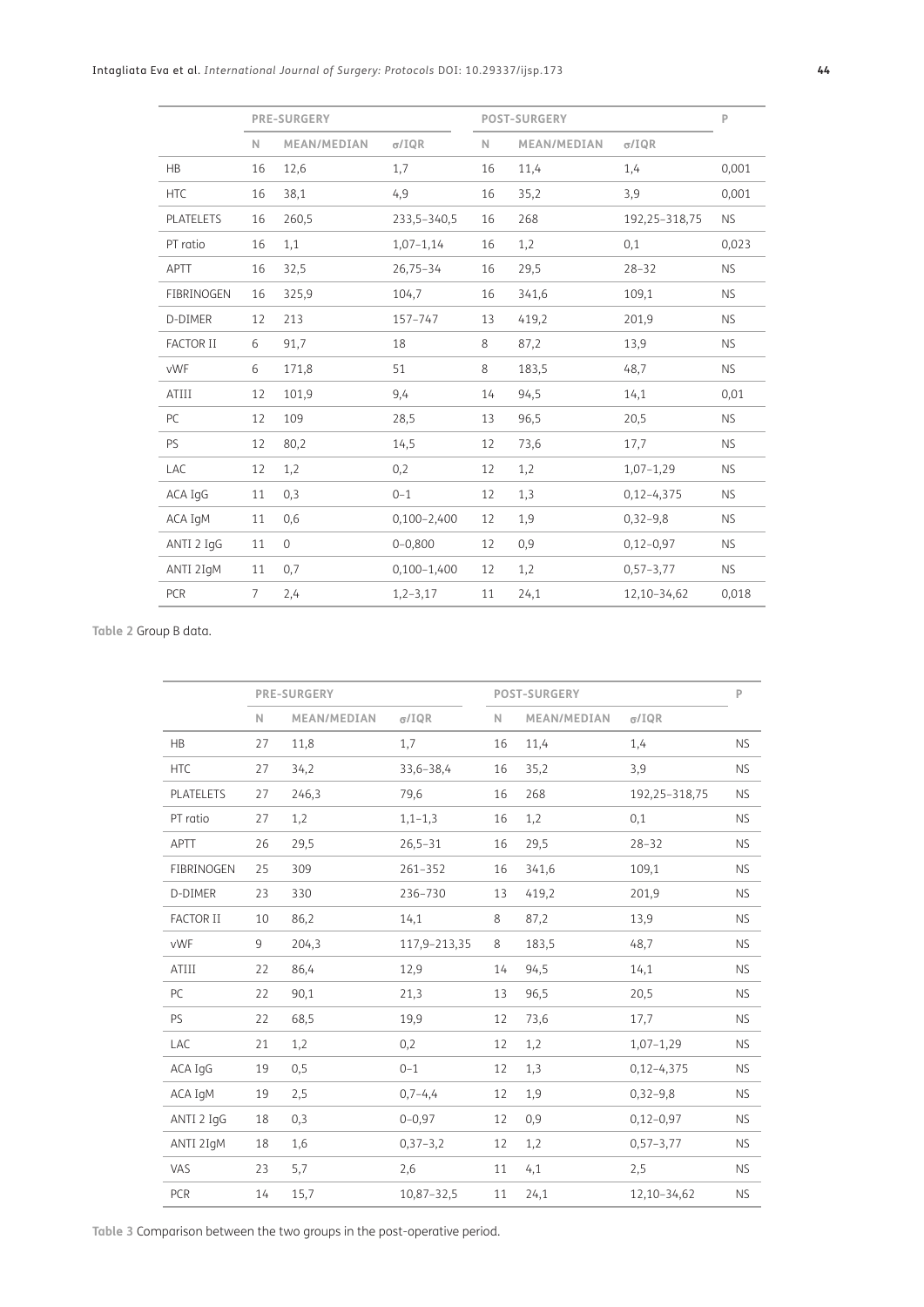# **4. DISCUSSION**

A fundamental step of the laparoscopic surgery is represented by the insufflation of a gas (carbon dioxide, CO<sub>2</sub>) inside the peritoneal cavity to allow the distention of the abdominal wall, which creates enough space for maneuver.

The pneumoperitoneum induces multiple alterations to the physiological processes due to the increase in intra-abdominal pressure and to the direct effects of CO2 at the systemic level because of its absorption. Many of the effects of pneumoperitoneum on cardiovascular, respiratory and metabolic systems have been discussed in Literature [[2](#page-6-2)[–5](#page-6-3)].

Laparoscopic cholecystectomy represents the gold standard for the treatment of symptomatic gallbladder stones. There is no pressure standard for inducing pneumoperitoneum. The effects of gas and the pathophysiological changes induced by CO2 have prompted surgeons to try to use low pressure to avoid the onset of some complications such as venous thromboembolism. The usual pressure range of the pneumoperitoneum is between 12 and 14 mmHg. However, international guidelines do not recommend operating at lower pressure value with the purpose of avoiding the potentially negative effects of pneumoperitoneum on heart and lungs, because either there is no clear evidence of safety or low pressure could reduce the formation of a safe working chamber [[6,](#page-6-4) [7](#page-6-5)].

There are many studies in the Literature concerning the effects of laparoscopy on coagulation alterations and on the lower thromboembolic risk than open surgery. Thrombotic risks during laparoscopic surgery are mostly pneumoperitoneum related. The increase in intraabdominal pressure during pneumoperitoneum causes mechanical compression on the inferior vena cava with a reduction in venous return; moreover, the reverse Trendelenburg can induce blood stagnation in the lower limbs [[5](#page-6-3)]. In addition, other Authors have recorded a state of hypercoagulability after the discharge of the patient from the hospital [[8\]](#page-6-6). For this reason, some Authors recommended a thromboembolic prophylaxis for patients undergoing laparoscopy [\[9](#page-6-7), [10](#page-6-8)].

A pro-thrombotic effect seems not to be related exclusively to the mechanical stress of pneumoperitoneum, but also to the action of CO2 itself. It has been hypothesized that the effect of pneumoperitoneum may alter the sub-endothelial vessels wall causing changes that activate coagulation. This damage would determine an increase in endothelin synthesis that contributes to vasospasm and deep vein thrombosis. The increase in intra-abdominal pressure can also alter the liver circulation by inducing a reduction in the synthesis of vitamin K [[11](#page-6-9)].

Many Authors have tried to evaluate the hemocoagulative parameters at different pressure settings of pneumoperitoneum, in order to establish the potential advantages of a lower pneumoperitoneum pressure.

Amin B et al. studied PT, aPTT, D-dimer, thrombin time and fibrinogen in patients who underwent laparoscopic surgery at a pressure of 13 mmHg, concluding that laparoscopy induces a thrombotic risk that reaches the maximum within 8 hours after the surgical procedure [[12](#page-6-10)].

Sen et al. carried out a randomized study on rats divided into 4 different groups, respectively group A exposed to 6 mmHg of pressure for 1 hour, group B exposed to 6 mmHg of pressure for 2 h, group C exposed to 12 mmHg of pressure for 1 hour, group D exposed to 12 mmHg of pressure for 2 h. The study showed evidence of hyperactivation of coagulation in the groups subjected to high pressure and for a longer time, demonstrated by an increase in its factors and in fibrinogen, and a reduced activity of the fibrinolytic system [[13](#page-6-11)].

Topal et al. performed a randomized study on 60 patients undergoing laparoscopic cholecystectomy divided into three different groups based on the pneumoperitoneum pressure applied, respectively of 10 –13 –16 mmHg. All patients with abnormal coagulation profile in terms of PT and aPTT were preliminarily excluded from the trial. PT, aPTT, INR and the thromboelastogram were measured 1 hour before induction of anesthesia and on the first post-operative day. The Authors found that patients belonging to the group exposed to 16 mmHg pneumoperitoneum pressure showed an alteration of the thromboelastogram in sense of increased thrombotic activity. This is the reason why a low pneumoperitoneum pressure could represent a particularly advantageous indication in patients who have additional thrombotic risk factors. Based on the results obtained, the Authors claimed that a longer exposure to a higher pneumoperitoneum pressure induced greater endothelial damage and favored the venous stasis [[14](#page-6-12)].

Ido et al. showed how the flow rate at the femoral level significantly varied in function of two different settings of pneumoperitoneum pressure [[15\]](#page-7-0).

Donmez et al. carried out a study on randomized patients undergoing laparoscopic cholecystectomy divided into two different pressure values groups, respectively of 10 mmHg and 14 mmHg. The exclusion criteria included risk factors for deep vein thrombosis and a history of pulmonary embolism. PT, aPTT, TT, INR, fibrinogen and D-dimer were evaluated on the operative day, comparing the values measured 1 hour and 24 hours after surgery. They found a statistically significant difference between the two groups only for D-dimer in the postoperative period. The values of some of the blood-coagulation parameters were statistically different in both groups of patients when the comparison was made between the pre- and the post-operative period,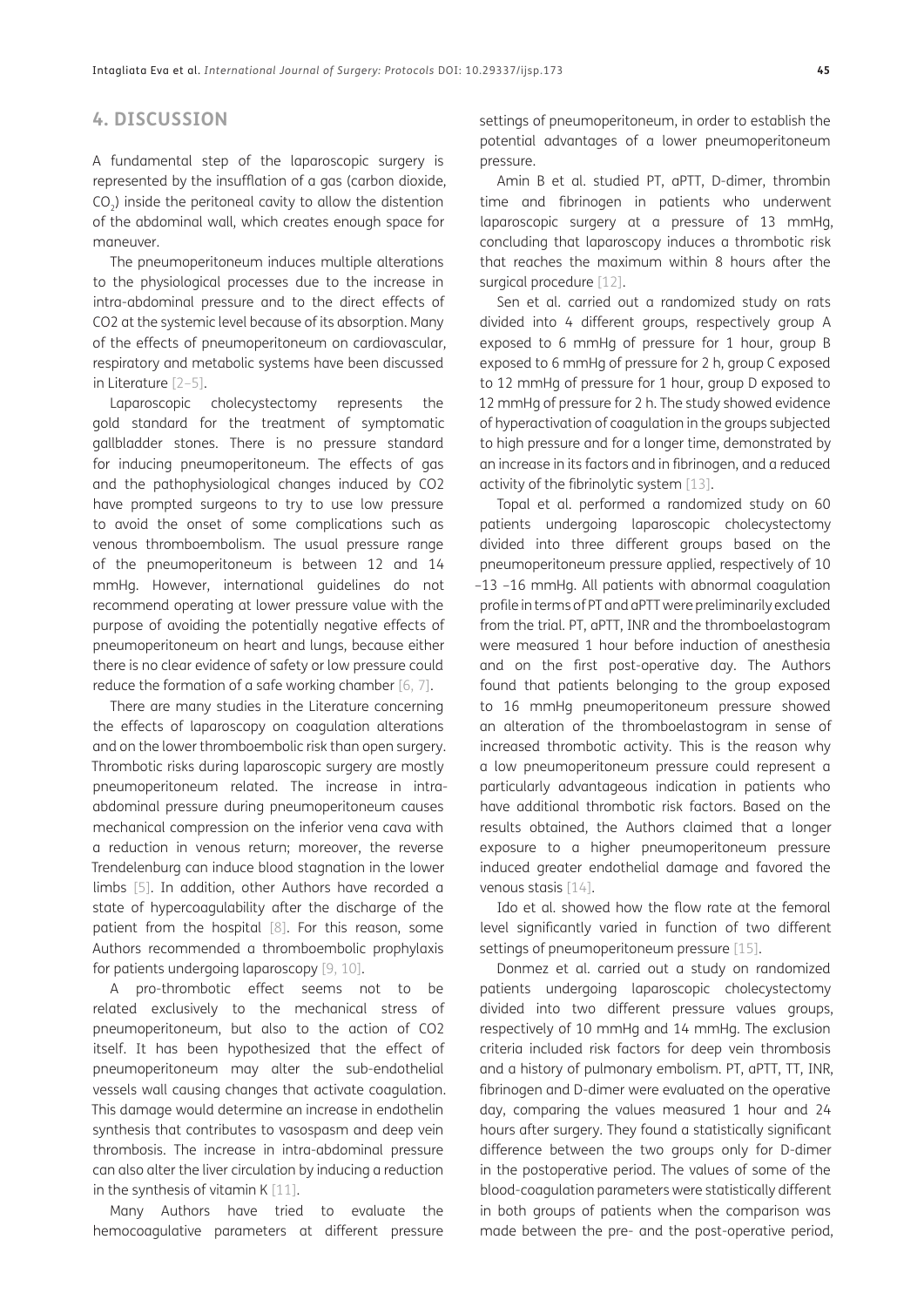highlighting that low-pressure pneumoperitoneum induced less negative effects on coagulation. For this reason, the Authors recommended to use a lower pneumoperitoneum pressure, whenever possible [[1\]](#page-6-1).

Similar conclusions were reached by Sharma et al. who studied the effects of pneumoperitoneum at two different pressure settings groups of 8 and 14 mmHg respectively. The values of PT, PTI (prothrombin index), INR and aPTT before and after surgical procedure were statistically different in the post-operative period in patients of both pressure groups ( $p = 0.007$ ) [[16\]](#page-7-1).

Some Authors emphasized the compression of the inferior vena cava and the microvascular alteration induced by barotrauma as a cause of increased thrombotic risk, which reached the maximum expression within 8 hours [\[12–](#page-6-10)[14](#page-6-12)].

Ido et al. instead attributed the venous stasis to the thromboembolic risk assessed by the reduced blood flow velocity in the femoral vein due to pneumoperitoneum [[15](#page-7-0)].

High level of D-dimer is suggestive of venous thromboembolism [[17](#page-7-2)]. In our study, we observed that the D-dimer values increased significantly in group A patients, probably as an expression of fibrinolytic process increase. In spite of this evidence, no episodes of deep vein thrombosis or pulmonary embolism were recorded. In group B, there was a modest increase of the D-dimer without reaching the statistical significance observed in group A, probably because a lower pneumoperitoneum pressure has a lower effects on the coagulation parameters [[1\]](#page-6-1). A statistically significant decrease in ATIII levels was detected in group B (8 mmHg), as also reported by Sen et al. [\[13\]](#page-6-11).

While D-dimer increase is an expression of a thrombotic state, the increase in PT could be interpreted as a prohemorragic state. It is indeed interesting to observe that in the examined cases, we recorded a statistically significant difference in PT ratio in patients belonging to group B ( $p \leq 0.05$ ).

These data are consistent with those reported by Donmez et al., highlighting the evidence that an increase in PT may be related to a decrease in the risk of deep vein thrombosis in patients undergoing laparoscopy [[1\]](#page-6-1).

Anti-phospholipid antibodies play an important role in the alteration of hemostatic process. At present, Vecchio et al. investigated the relationship between phospholipid antibodies and coagulation alterations in patients who underwent laparoscopic surgery. In their study, the patients were divided into two groups: 21 operated laparoscopically and 26 by open surgery. The pneumoperitoneum pressure chosen by the team was 12 mmHg. Blood samples were collected in the day of the surgical procedure and 24 hours after surgery for evaluation of LAC, anticardiolipin antibodies, anti-beta 2 glycoprotein, IgG and IgM. Only postoperative LAC levels showed a statically significant difference between the

two groups, with higher levels recorded in the open group. The Authors believed that the increase in the antibody concentration was related to the extent of the trauma with subsequent inflammation; in fact, the laparoscopic group showed no increase in anti-phospholipid antibodies. Furthermore, it is not clear why only the LAC showed a significant difference, while this is not the case for the other antibodies. The Authors concluded that laparoscopic surgery induced less pronounced inflammation than the open technique, and that LAC could be a marker of thromboembolic risk [[9](#page-6-7), [18\]](#page-7-3).

Laparoscopy itself can induce alterations on the coagulation profile. The stress induced by both surgical trauma and barotrauma determined an activation of the coagulation cascade and inflammatory processes. Data in [Tables 1](#page-2-0) and [2](#page-3-0) show that post-operative PCR values were higher than before surgery in both groups of patients, while no statistically significant difference was observed when the parameters were compared between the two groups in the postoperative phase alone [\(Table 3\)](#page-3-1). Admittedly, it is not possible to attribute this increase to pneumoperitoneum alone, as any surgical trauma would also induce an increase in PCR. For this reason, we will aim to highlight every differences due to different pneumoperitoneum pressure settings in a larger sample. Furthermore, it was recorded an increase of vWF in group A, which expressed the interconnection between hemostasis and inflammation, being a protein of the acute phase [[19\]](#page-7-4).

# **5. CONCLUSION**

The statistical analysis of our post-operative data showed no statistically significant difference in the parameters considered when comparing the two groups of patients. However, laparoscopy induced statistically significant alterations of the coagulation parameters, when a comparison was made between the pre- and post-operative data within the same group.

Although it is impossible to draw definite conclusions due to the limited sample size, the increase in these values reflects the trend of the inflammatory process induced by either pneumoperitoneum or surgical stress. Indeed, the thrombotic risk during laparoscopic surgery is one of the most debated issues and is still quite controversial.

Even though we are not able to state if there will be advantages in choosing a specific pressure setting, we believe that the question is worthy of further studies, considering the fact that the trend observed in the values of some of the parameters is opposite to those reported by other Authors.

If further studies will confirm the results from our study, it will be preferable to use a minor pneumoperitoneum pressure value in order to reduce the thrombotic risk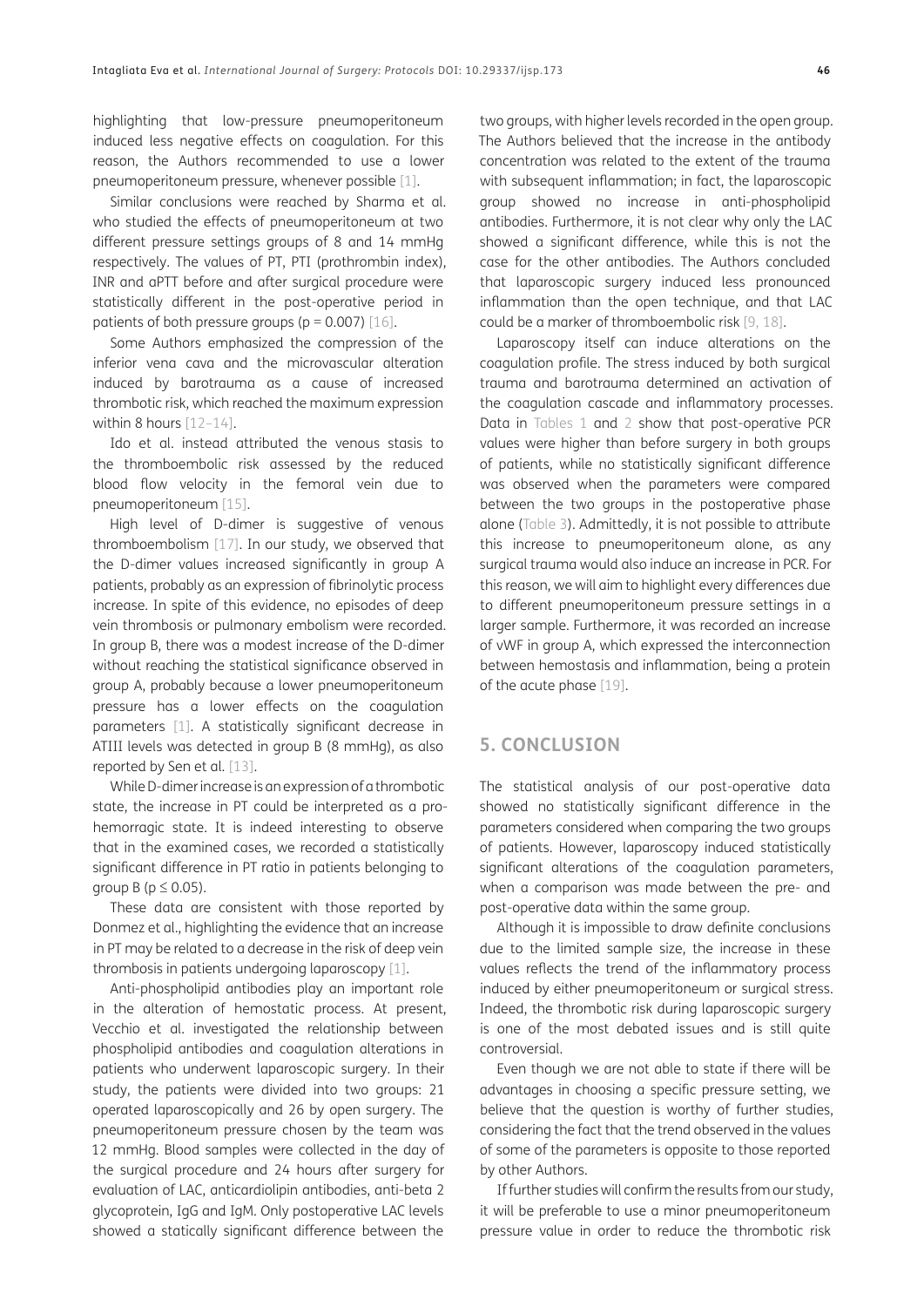induced by laparoscopy while maintaining an adequate surgical field.

# **COMPETING INTERESTS**

The authors have no competing interests to declare.

# <span id="page-6-0"></span>**AUTHOR AFFILIATIONS**

### **Intagliata Eva, MD PhD iD** [orcid.org/0000-0002-8667-457X](https://orcid.org/0000-0002-8667-457X)

Department of General Surgery and Medical Surgical Specialties, University of Catania, Policlinico "G. Rodolico – San Marco", Via S. Sofia 78, 95123 Catania, Italy

## **Vecchio Rosario, MD FACS**

Department of General Surgery and Medical Surgical Specialties, University of Catania, Policlinico "G. Rodolico – San Marco", Via S. Sofia 78, 95123 Catania, Italy

### **Saitta Cesare, MD**

Department of Biomedical Sciences, Humanitas University, Via Rita Levi Montalcini 4, 20090 Pieve Emanuele, Milan, Italy

### **Vizzini Clarissa, MD**

Department of General Surgery and Medical Surgical Specialties, University of Catania, Policlinico "G. Rodolico – San Marco", Via S. Sofia 78, 95123 Catania, Italy

## **Lo Presti Federica, MD**

Department of General Surgery and Medical Surgical Specialties, University of Catania, Policlinico "G. Rodolico – San Marco", Via S. Sofia 78, 95123 Catania, Italy

### **Cacciola Rossella Rosaria, MD PhD**

Department of Biomedical Science, Hematologic Unit, University of Catania, Policlinico "G. Rodolico – San Marco", Via S. Sofia 78, 95123 Catania, Italy

#### **Cacciola Emma, MD**

Department of Medical Sciences, Surgical Sciences and Advanced Technologies, Hemostasis Unit, University of Catania, Italy, Policlinico "G. Rodolico – San Marco", Via S. Sofia 78, 95123 Catania, Italy

## **Vecchio Veronica**

Department of Biomedical Science, Hematologic Unit, University of Catania, Policlinico "G. Rodolico – San Marco", Via S. Sofia 78, 95123 Catania, Italy

# **REFERENCES**

- <span id="page-6-1"></span>1. **Donmez T, Uzman S, Yildirim D, Hut A, Avaroglu HI, Erdem DA, Cekic E, Erozgen F.** Is there any effect of pneumoperitoneum pressure on coagulation and fibrinolysis during laparoscopic cholecystectomy? *PeerJ*. 2016 Sep 8; 4: e2375. DOI: [https://doi.org/10.7717/](https://doi.org/10.7717/peerj.2375) [peerj.2375](https://doi.org/10.7717/peerj.2375)
- <span id="page-6-2"></span>2. **Larsen JF, Svendsen FM, Pedersen V.** Randomized clinical trial of the effect of pneumoperitoneum on cardiac function and haemodynamics during laparoscopic cholecystectomy. *BJS (British Journal of Surgery)*. 2004 Jul; 91(7): 848–854. DOI: <https://doi.org/10.1002/bjs.4573>
- 3. **Catheline JM, Capelluto E, Gaillard JL, Turner R, Champault G.** Thromboembolism prophylaxis and

incidence of thromboembolic complications after laparoscopic surgery. *Int J Surg Investig*. 2000; 2(1): 41–47.

- 4. **Hedenstierna G, Rothen HU.** Respiratory function during anesthesia: effects on gas exchange. *Compr Physiol*. 2012; 2(1): 69–96. DOI: <https://doi.org/10.1002/cphy.c080111>
- <span id="page-6-3"></span>5. **Nguyen NT, Anderson JT, Budd M, Fleming NW, Ho HS, Jahr J, Stevens CM, Wolfe BM.** Effects of pneumoperitoneum on intraoperative pulmonary mechanics and gas exchange during laparoscopic gastric bypass. *Surg Endosc*. 2004; 18(1): 64–71. DOI: [https://doi.](https://doi.org/10.1007/s00464-002-8786-x) [org/10.1007/s00464-002-8786-x](https://doi.org/10.1007/s00464-002-8786-x)
- <span id="page-6-4"></span>6. **Özdemir-van Brunschot DMD, van Laarhoven KCJHM, Scheffer GJ, Pouwels S, Wever KE, Warlé MC.** What is the evidence for the use of low-pressure pneumoperitoneum? A systematic review. *Surg Endosc*. 2016 May; 30(5): 2049– 65. DOI:<https://doi.org/10.1007/s00464-015-4454-9>
- <span id="page-6-5"></span>7. **Staehr-Rye AK, Rasmussen LS, Rosenberg J, Juul P, Lindekaer AL, Riber C, Gätke MR.** Surgical space conditions during low-pressure laparoscopic cholecystectomy with deep versus moderate neuromuscular blockade: a randomized clinical study. *Anesth Analg*. 2014 Nov; 119(5): 1084–92. DOI: [https://doi.](https://doi.org/10.1213/ANE.0000000000000316) [org/10.1213/ANE.0000000000000316](https://doi.org/10.1213/ANE.0000000000000316)
- <span id="page-6-6"></span>8. **Caprini JA, Arcelus JI.** Prevention of postoperative venous thromboembolism following laparoscopic cholecystectomy. *Surg Endosc*. 1994 Jul; 8(7): 741–7. DOI: <https://doi.org/10.1007/BF00593432>
- <span id="page-6-7"></span>9. **Vecchio R, Cacciola E, Cacciola RR, Marchese S, Troina G, Intagliata E, Basile F.** Hemocoagulative post-operative changes after laparoscopic surgery compared to open surgery: the role of lupus anticoagulant. *Updates Surg*. 2020 Dec; 72(4): 1223–1227. Epub 2020 Mar 13. DOI: <https://doi.org/10.1007/s13304-020-00724-7>
- <span id="page-6-8"></span>10. **Vecchio R, Gelardi V, Intagliata E, Barbaros U, Cacciola RR, Cacciola E.** How to prevent intraoperative risks and complications in laparoscopic splenectomy. *G Chir*. 2010 Jan–Feb; 31(1–2): 55–61.
- <span id="page-6-9"></span>11. **Vecchio R, Marchese S, Famoso S, La Corte F, Marletta S, Leanza G, Zanghì G, Leanza V, Intagliata E.** Colorectal cancer in aged patients. Toward the routine treatment through laparoscopic surgical approach. *G Chir*. 2015 Jan–Feb; 36(1): 9–14. DOI: [https://doi.org/10.11138/](https://doi.org/10.11138/gchir/2015.36.1.009) [gchir/2015.36.1.009](https://doi.org/10.11138/gchir/2015.36.1.009)
- <span id="page-6-10"></span>12. **Amin B, Zhang C, Yan W, Sun Z, Zhang Y, Du D, Gong K.** Effects of pneumoperitoneum of laparoscopic cholecystectomy on the coagulation system of patients: a prospective observational study. *Chin Med J (Engl)*. 2014; 127(14): 2599–604.
- <span id="page-6-11"></span>13. **Sen MC, Turkyilmaz Z, Sonmez K, Karabulut R, Kaya Z, Yenicesu I, Gursel T, Basaklar AC.** The Effect of Carbon Dioxide Insufflation Applied at Different Pressures and Periods on Thrombotic Factors. *Indian J Hematol Blood Transfus*. 2016 Mar; 32(1): 87–91. DOI: [https://doi.](https://doi.org/10.1007/s12288-015-0517-2) [org/10.1007/s12288-015-0517-2](https://doi.org/10.1007/s12288-015-0517-2)
- <span id="page-6-12"></span>14. **Topal A, Celik JB, Tekin A, Yüceakta**ş **A, Otelcio**ğ**lu S.** The effects of 3 different intra-abdominal pressures on the thromboelastographic profile during laparoscopic